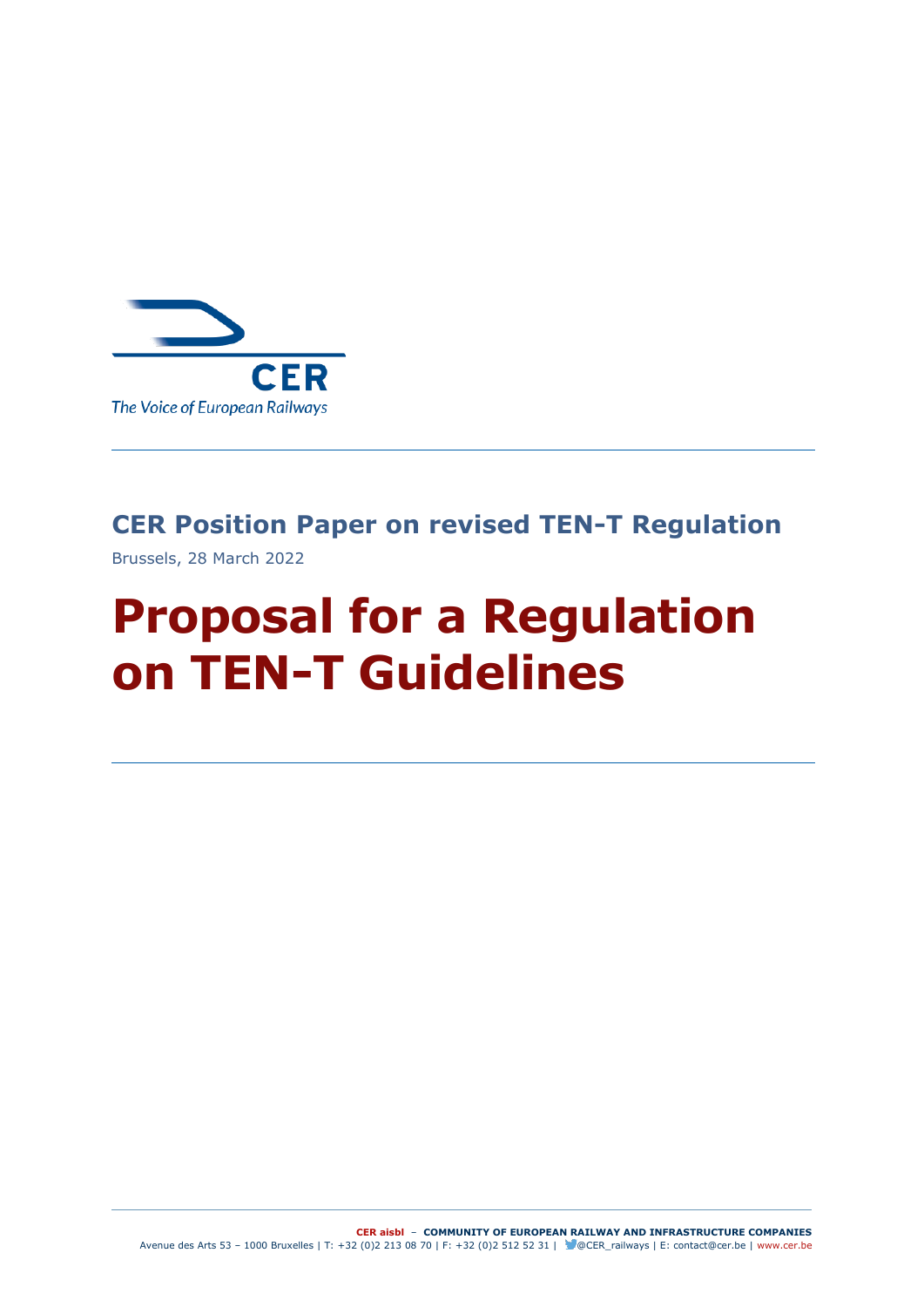

### **1. Introduction**

CER welcomes the publication of Proposal for a Regulation of the European Parliament and of the Council on Union guidelines for the development of the trans-European transport network, amending Regulation (EU) 2021/1153 and Regulation (EU) No 913/2010 and repealing Regulation (EU) 1315/2013 (hereafter: TEN-T Regulation). We believe it is a timely and necessary Regulation to be revised to achieve the European Green Deal's ambitious climate targets with a 90% reduction in transport emissions by 2050 and to ensure modal shift to more sustainable transport modes.

The Proposal of the TEN-T Regulation is crucial to enable the transition to sustainable modes of transport such as rail and in achieving the objectives of the European Green Deal and Smart and Sustainable Mobility Strategy by greening transport, facilitating a seamless efficient and interoperable mobility system, strengthening the resilience of infrastructure and by improving the efficiency of the governance tools of the TEN-T Regulation. It also provides the infrastructural basis required for the successful implementation of the Commission's Action Plan to boost cross-border long-distance rail passenger services.

The Proposal represents a great improvement of the current situation with many positive aspects that improves infrastructure as the backbone of mobility in the EU. The sector supports elements of the Regulation such as connectivity and development of the regions including last mile-connections, multimodality and enhanced urban nodes, connections with third countries, synergies between European Coordinators and rail freight governance as well as the infrastructure requirements with sound targets and deadlines.

Concretely the rail sector supports:

- the intermediary 2040 deadline for the new extended core network that includes strategic sections of the comprehensive network, provided there are additional funds guaranteed. The introduction of the extended core network provides a clear perspective to rail companies and political actors for the development of the European rail network. We appreciate that in the network's development general priority is given to increasing transport activity of sustainable modes like rail.
- the creation of European Transport Corridors (ETCs) through the integration of Core Network Corridors (CNCs) and Rail Freight Corridors (RFCs) and the enhanced cooperation between the ETC Coordinator and rail freight governance
- the deployment of ERTMS/ETCS on the core network should be accelerated aimed for the completion of the TEN-T Network, while smartly linked to the enhanced TEN-T network requirements.
- the new and reinforced infrastructure requirements that will reinforce the modal shift and competitiveness of railways under the condition that exemptions are guaranteed in cases where the requirements are not justified. At the same time it is important to make progress in implementing the standards that had already been introduced in the current TEN-T Regulation 1315/2013.
- the development of an interoperable European high-speed network that links European capitals and major cities, connects urban nodes and airports.
- the further integration of urban nodes into the TEN-T network as rail is still missing a significant number of last mile infrastructure for freight and multimodal connections for passengers.
- the connection with and integration of neighbouring third countries. Rail plays a crucial role in facilitating links with third countries, including Western Balkans,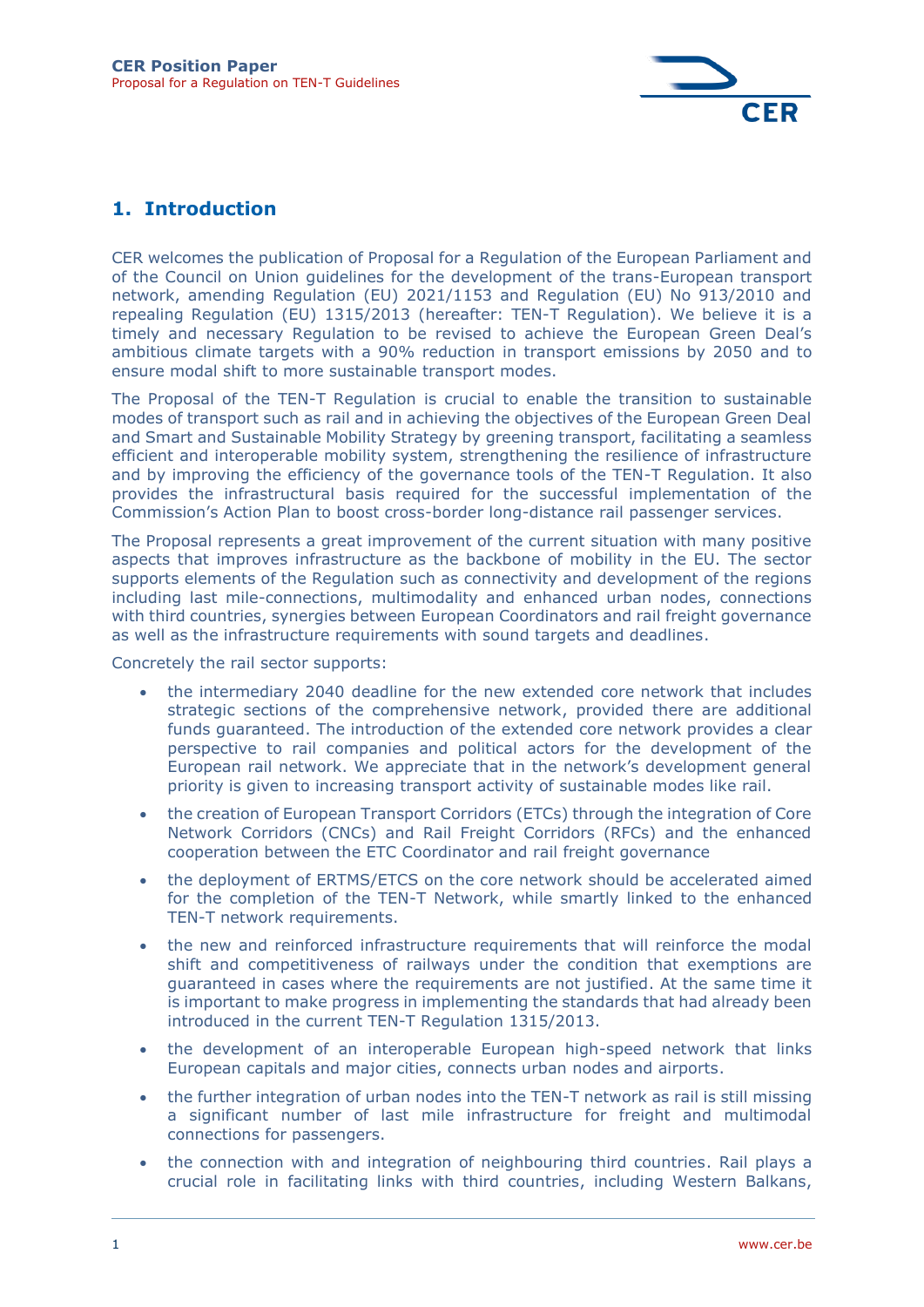

countries from Eastern Partnership, Accession countries and countries from the European Economic Area.

- the development of a resilient infrastructure and the development of innovative technologies as an enabler of sustainability and transport resilience.
- The maintenance of the infrastructure of the TEN-T in a way that it provides the same level of service and safety during its lifetime, including the long term maintenance plans, and taking maintenance needs and costs over the lifetime of the infrastructure into account during the planning phase of projects. However, while maintenance is and will remain the main responsibility of the Member States, it is important that the trans-European transport network – once built – is properly maintained to ensure a high quality of services. A life cycle approach should be followed when planning and procuring infrastructure projects. Any maintenance works that result in a limitation or non-availability of rail infrastructure shall be managed according to the rules stated in Annex VII of EU Directive 2012/34.

We believe such positive elements should remain in the final Regulation as they will address the EU's climate change objectives and will improve the competitiveness of more sustainable transport modes.

It is also essential to acknowledge that the rail sector has achieved already a lot in improving and building a seamless railway system, determined to make the Single European Railway Area a reality with the support of Member States and the European Union.

With this Position Paper, CER wishes to present its position on the Proposal of the TEN-T Regulation.

## **2. New Proposal of the TEN-T Regulation- CER's position**

#### **2.1 Funding**

The Proposal of the revised TEN-T Regulation introduces a number of additional and enhanced requirements for the rail sector. We believe it is crucial that these requirements and obligations should come hand in hand with proper and sufficient financing, public or private, to ensure the timely completion of the TEN-T Networks. To this end, the next EU financial framework should still cover TEN T infrastructures beyond the current 2021-2027 budget, including the Connecting Europe Facility.

#### **2.2 Infrastructure Requirements**

#### **P/C 400**

P/C 400 is incorporated into the infrastructure requirements and the deadline for implementation is in line with CER's TEN-T Position which is for 2040. Exemptions apply based on a socio-economic cost-benefit analysis and an assessment of the impact on interoperability. The proposal gives also room for interpretation when it comes to the way to upgrade infrastructure lines to the necessary clearance gauge which would allow the operation of trains with a loading gauge of P/C 400. This gives flexibility for IMs to choose the way to upgrade the lines, as requested in our Position Paper.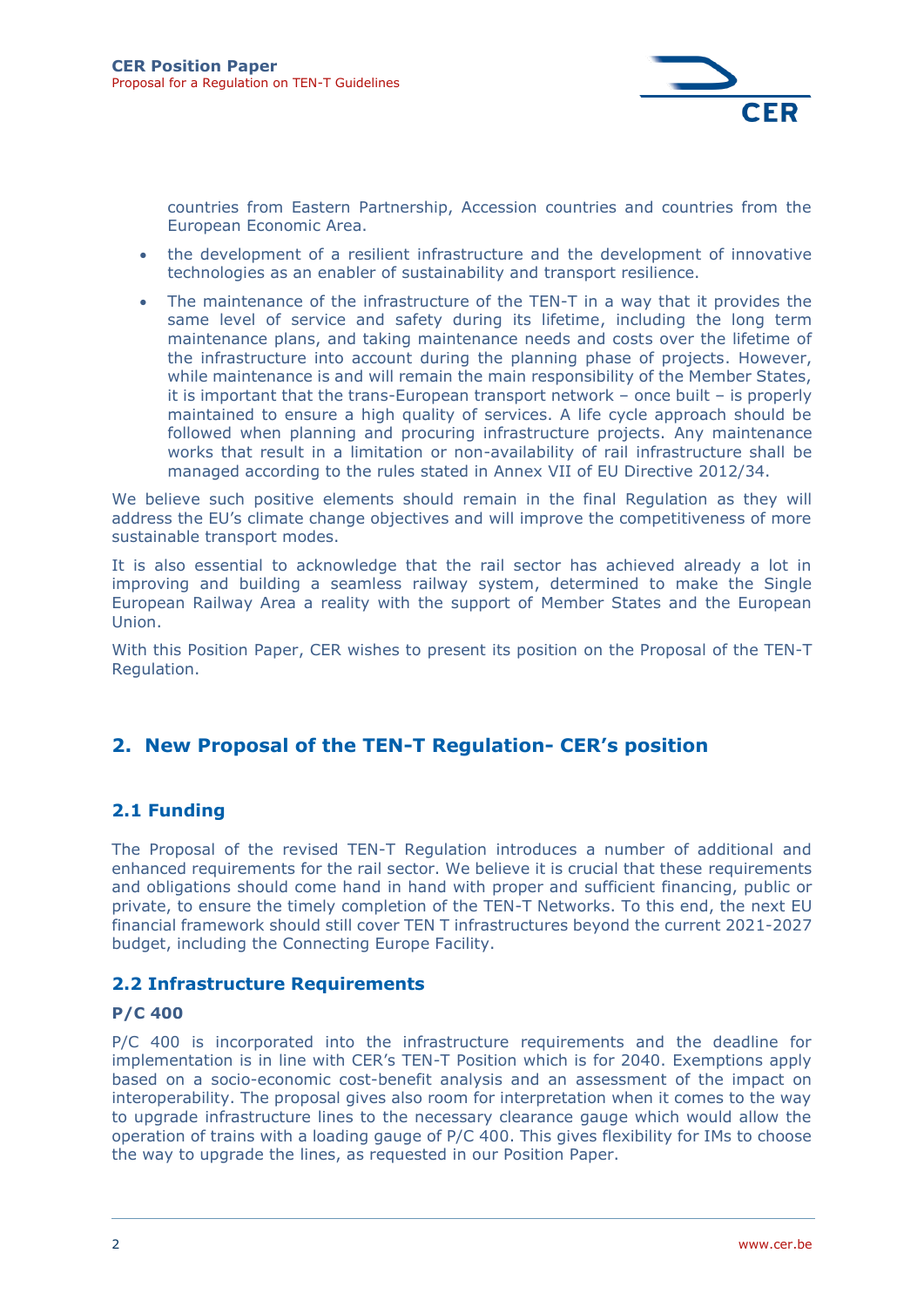

However, we believe that P/C 400 requirement should only apply to a predefined list of international rail freight routes of the TEN-T core network (which could be the Rail Freight Corridors, or a substantial subset thereof) including their most important rerouting lines to be agreed by Member States based on the consultation with the rail sector. This should be included in the national investment plans. The proposal of the TEN-T takes the whole extended and comprehensive networks to be upgraded with P/C400 until 2040 and 2050 respectively with exemptions based on ad-hoc cases. This may endanger the current works or pre-planned construction works in sections of the TEN-T Network that have been already co-funded.

#### **ERTMS/ETCS**

We would like to point out that meeting the ERTMS/ETCS implementation deadlines will only be possible, if the right framework conditions are secured, meaning sufficient technologies and resources from the industry and programs for the retrofitting of rolling stock. The ERTMS implementation deadlines can only be supported if ERTMS is defined as ETCS plus GSM-R/GPRS (or FRMCS on a voluntary basis). It is important to note, that a crucial component of ERTMS, the European Traffic Management System (TMS) has yet to be developed. TMS needs to be made available soon, preferably as an accelerated outcome of the Europe's Rail Joint Undertaking.

The implementation of ERTMS/ETCS (trackside and on-board of trains) has to be accompanied by funding from national and European sources. Due to such ambitious and reinforced targets and deadlines, there is an increased need for sufficient financing that goes beyond the current multiannual financial framework and Connecting Europe Facility budget. It is essential to lock in sufficient funds to make sure that the development of the rail network of the TEN-T is not compromised. In this context, CER welcomes the considerations of the Commission to exempt the public financing of ERTMS from the notification obligation under State aid rules. In any case, there shall be no economic disadvantage for affected partners, in particular Railway Undertakings (RUs).

The Proposal describes a challenging target for **ERTMS deployment** [by 31 December 2040: (a) ERTMS is equipped; (b) class B systems are decommissioned], sets a clear requirement that new and upgraded lines need to be equipped with radio-based ERTMS as of 2025, describes good arrangements for the EU - MS cooperation and puts the needed coordinators in place incl. the ERTMS coordinator. Infrastructure Managers shall decommission class B systems, whilst having the possibility to keep them only under exceptional and justified circumstances while guaranteeing interoperability. This will make ERTMS/ETCS the only signalling system used in Member States. However, we would like to highlight that before decommissioning class B systems, the ETCS System needs to consist only of fully interoperable baselines. We would also like to stress that in addition to the roll out on the infrastructure, the equipment of rolling stock with ERTMS/ETCS onboard units is crucial.

Yet, the proposal does not describe the way how to get to the target system. The proposal offers a wide-open backdoor for not complying with the above-mentioned target with justified exemptions– this could even apply for new lines and would endanger the ERTMS/ETCS deployment or postpone it for another decade or two. Hence, we ask the Commission to conduct a study starting with entry into force of this Regulation that, in parallel to the roll out of ERTMS/ETCS, transparently outlines the implementation paths to the deadlines set for 2030 and 2040. This study shall not only look into feasibility in terms of technology, but also in terms of resources and financial support/subsidies. Finally, the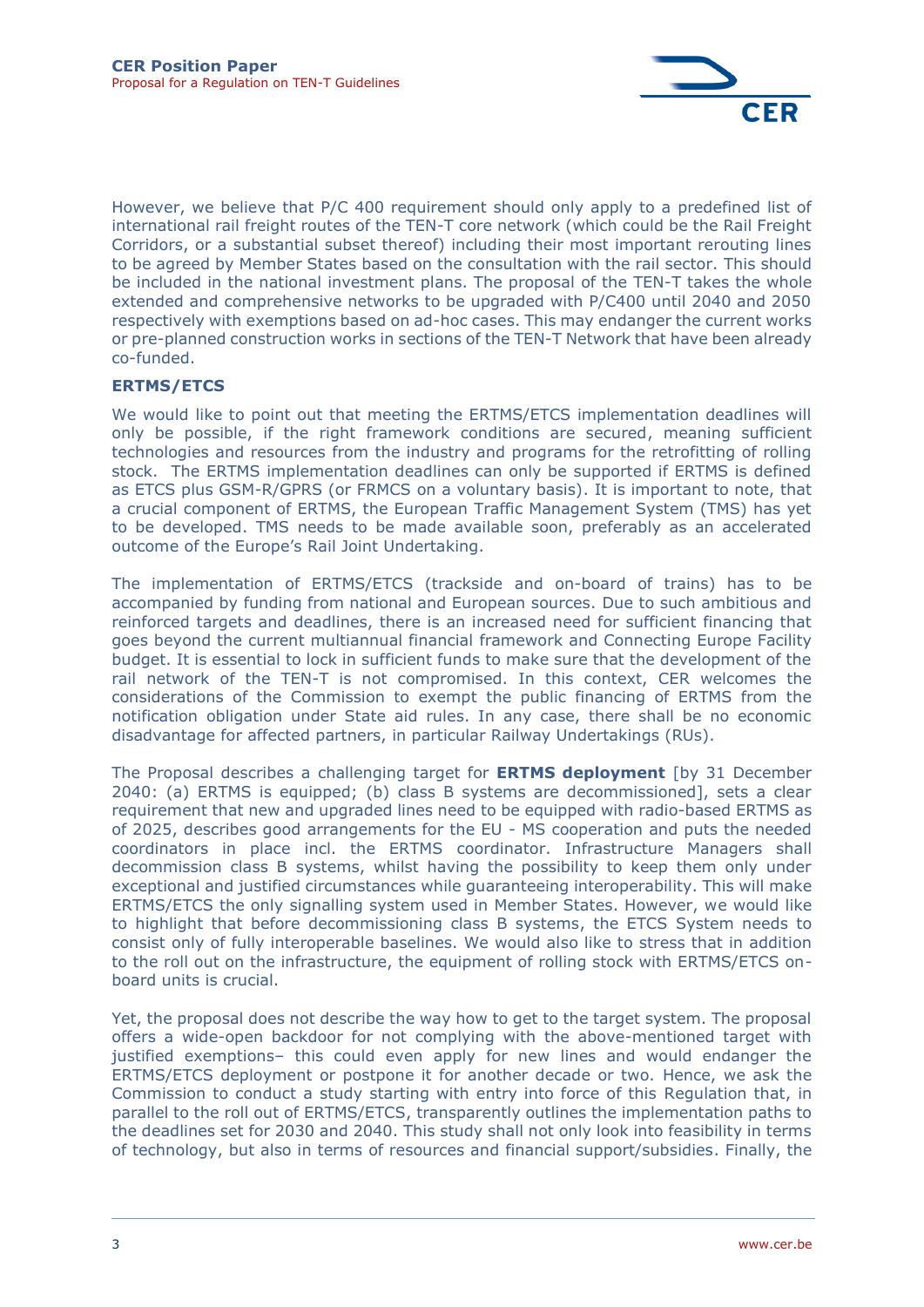

proposal does not make the EU ERTMS coordinator a strong enough "ERTMS deployment facilitator".

#### **Minimum Speed**

We welcome faster rail connections for passenger traffic as they will increase the competitiveness of rail. However, for the 160km/h prevailing minimum speed criterion there might be exemptions needed for some lines of the European rail network. It is also important to check that there is a market need for this requirement on a specific section of the network, where the necessity to increase capacity is also to be considered a market need in this context. For this it is important that the travel times required by the market between two train stations are achieved. Depending on the topography of a route, this can be achieved using a speed mix that does not necessarily prescribe a minimum speed. It should be taken into consideration that many European countries use systematic/synchronized time tables including nodes. Passenger trains are scheduled to go as fast as required to fit the time table and not as fast as possible. A general 160km/h minimum speed would counteract these systematic time tables.

In addition, we would like to highlight that some countries have mixed rail networks. It should be ensured that sufficient capacity for both rail passenger and freight is reserved on the corridors, even after speeding up rail passenger traffic. Exemptions should also take the creation of an integrated European regular interval timetable into account.

In the proposed text of the new TEN-T, the approach of the whole Core and extended TEN-T networks need to comply with this requirement and not the other way around. While CER believes that increased minimum speed for passenger rail will promote the competitiveness of the transport mode, it is crucial to make these infrastructure upgrades realistically.

#### **740m trains**

The Proposal of the TEN-T Regulation includes operational requirements to allow freight trains with a train length of at least 740 m on the network. CER Members will continue the discussions on these requirements with an agreement soon to be finalised.

#### **2.3 High Speed**

CER believes that there is also insufficient focus of high-speed rail in the new text. The TEN-T Regulation must promote climate-friendly alternatives like rail and the creation of a European high-speed network that is interoperable, linking European capitals and major cities, connecting urban nodes and airports and supporting the development of international passenger services. The Smart and Sustainable Mobility Strategy sets ambitious targets in terms of high speed network: doubling high-speed rail traffic by 2030 and tripling it by 2050. With the current existing high speed lines, it is not feasible to achieve such targets and double the high-speed rail traffic by 2030 and triple it by 2050.

#### **2.4 Connectivity and Multimodality**

The Proposal includes important missing infrastructure routes and cross-border connections based on a case-by-case analysis and national economic evaluation in the TEN-T core network by extending certain routes of Core and Extended Networks, and by identifying additional multimodal freight terminals and additions of urban nodes. Since